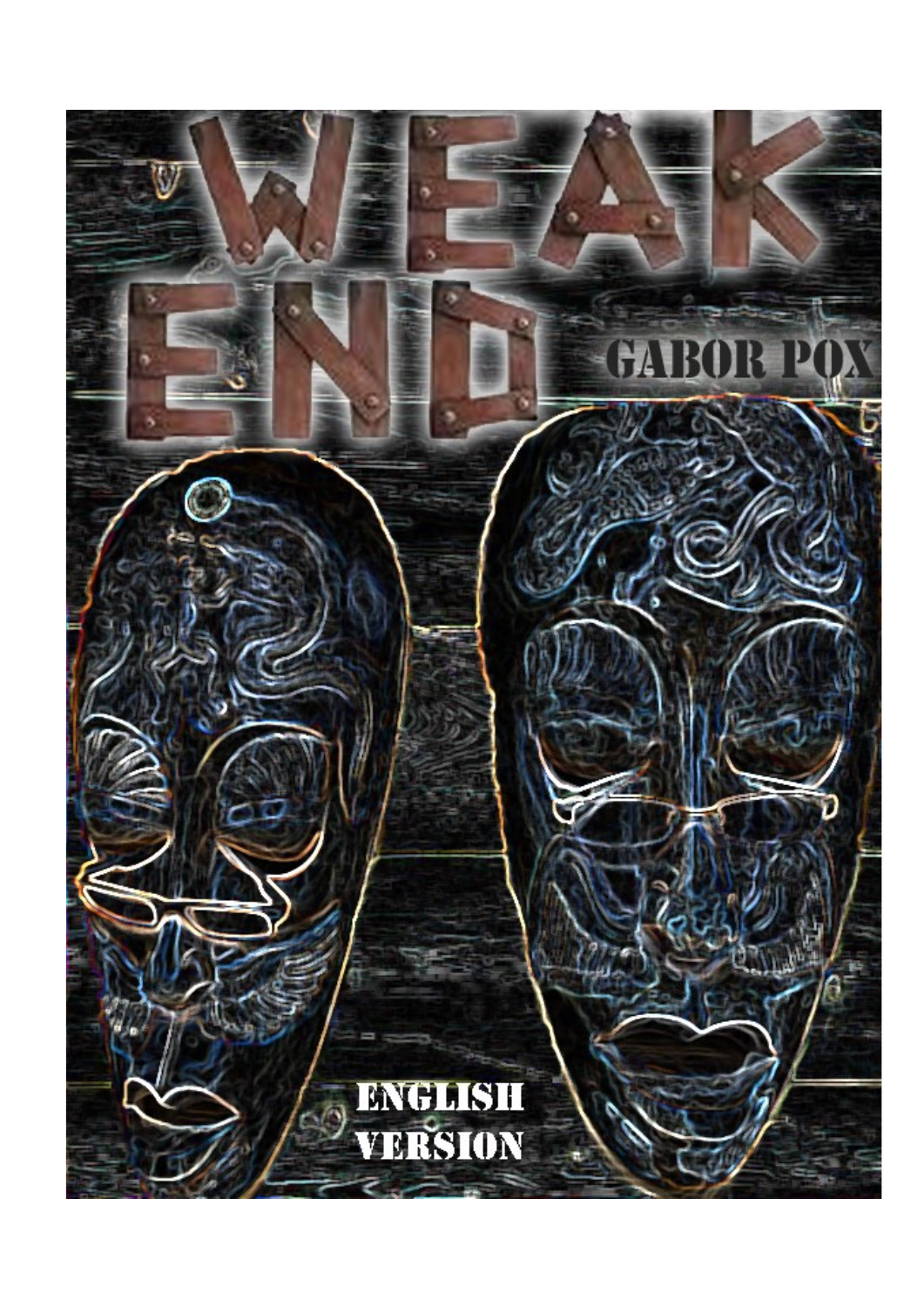#### Copyright © First Edition 2022 Gabor Pox Copyright © 2022 Artishock.de

Version 1.1.08.03 Made in Germany

Details and music to the book: www.artishock.de/weakend

Already published by the author: iCan www.artishock.de/ican iDiot www.artishock.de/idiot iDream www.artishock.de/idream iScream www.artishock.de/iscream Johnny Callander www.artishock.de/johnnycallander Goa Unplugged www.artishock.de/goa From IQZero to IQHero www.artishock.de/iqzero Johnny Callander 2 www.artishock.de/johnnycallander2

ISBN 978-3-00-072441-1

- SAMPLE -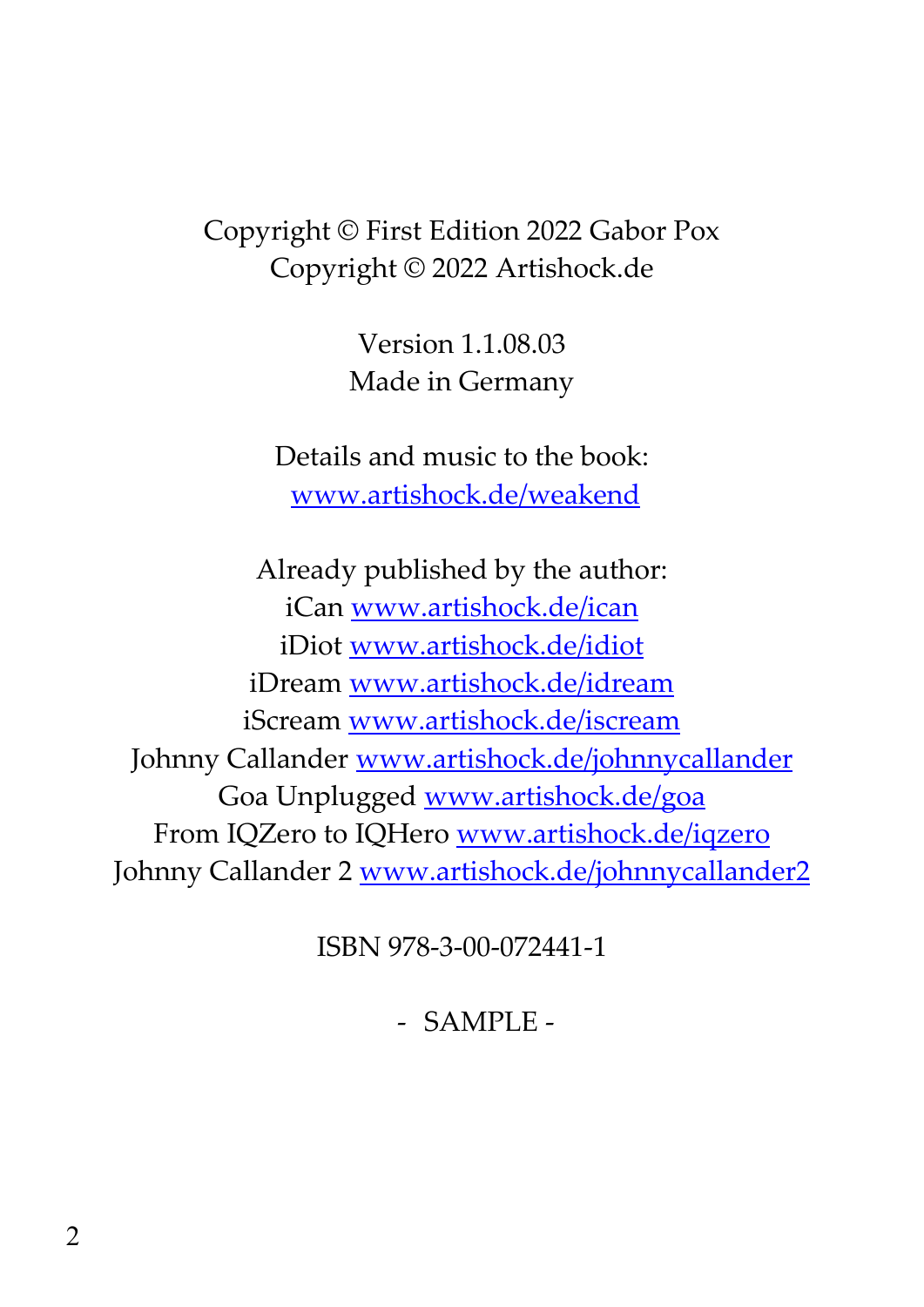To Conny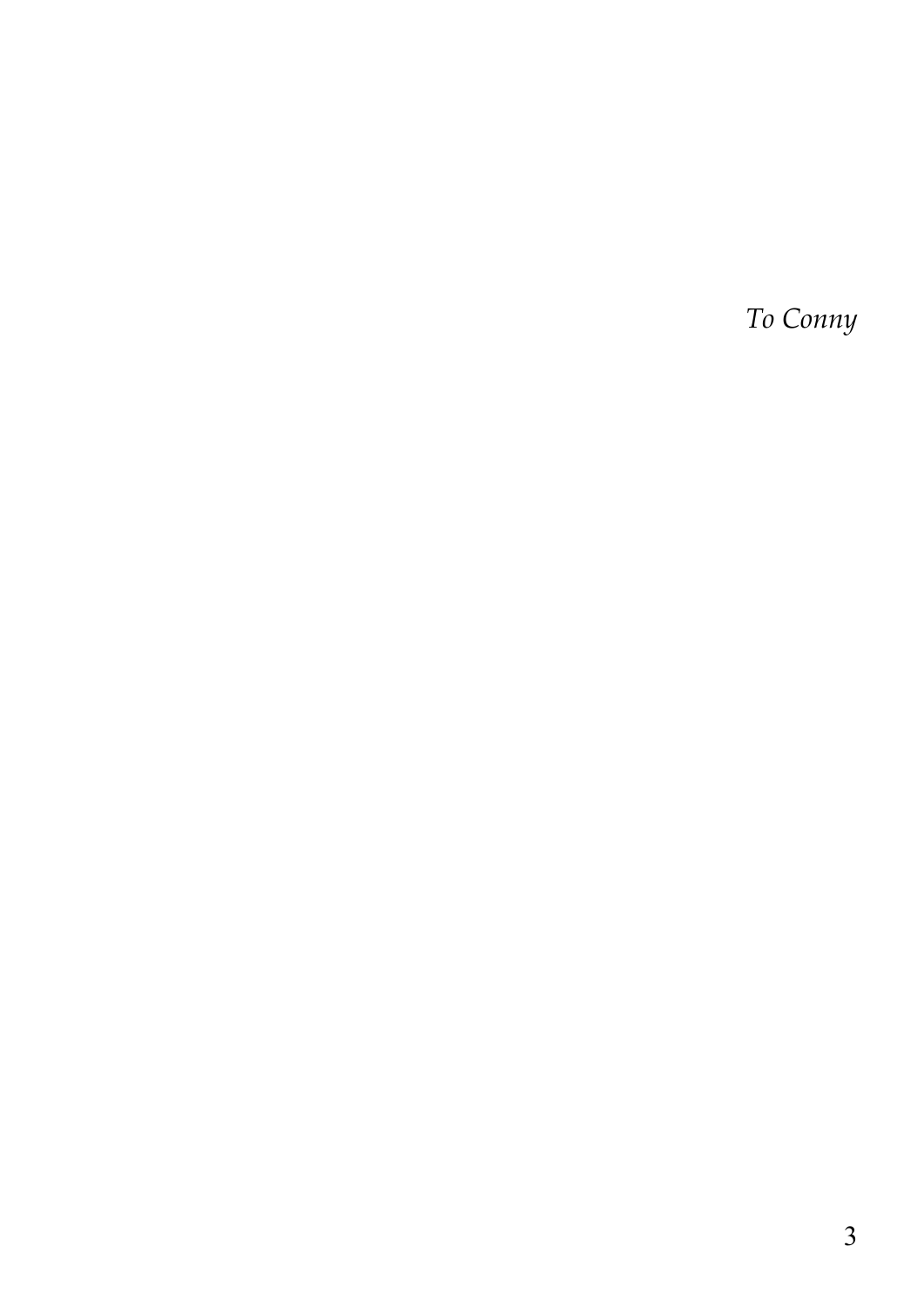Microsoft uses a signed int32 variable to store the value of a date, which has a maximum value of 2,147,483,647. However, dates in the year 2022 have a minimum value of 2,201,010,001.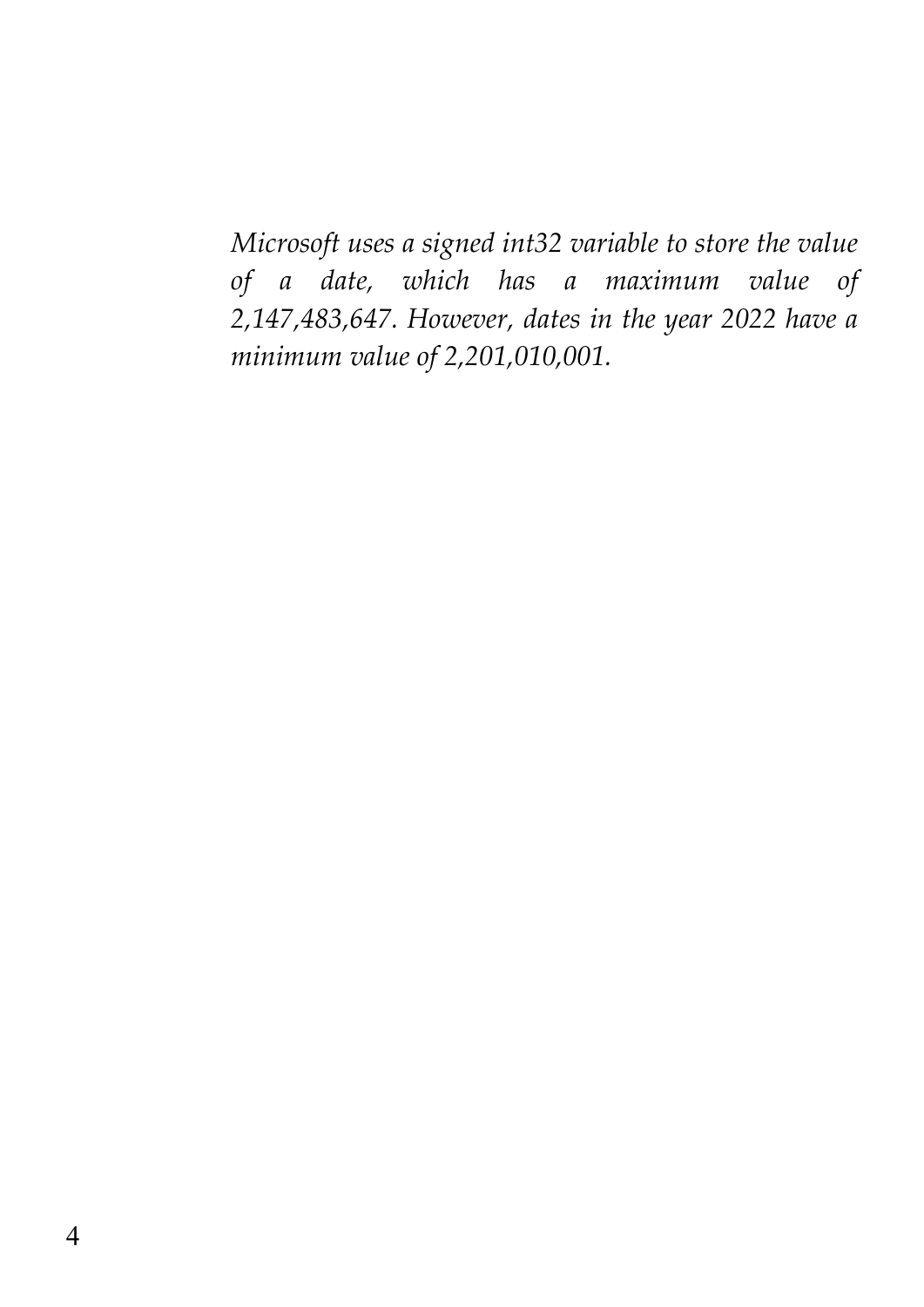# Table of Contents

| Boston Meditation & Teleportation Center (10 years later)16 |  |
|-------------------------------------------------------------|--|
|                                                             |  |
|                                                             |  |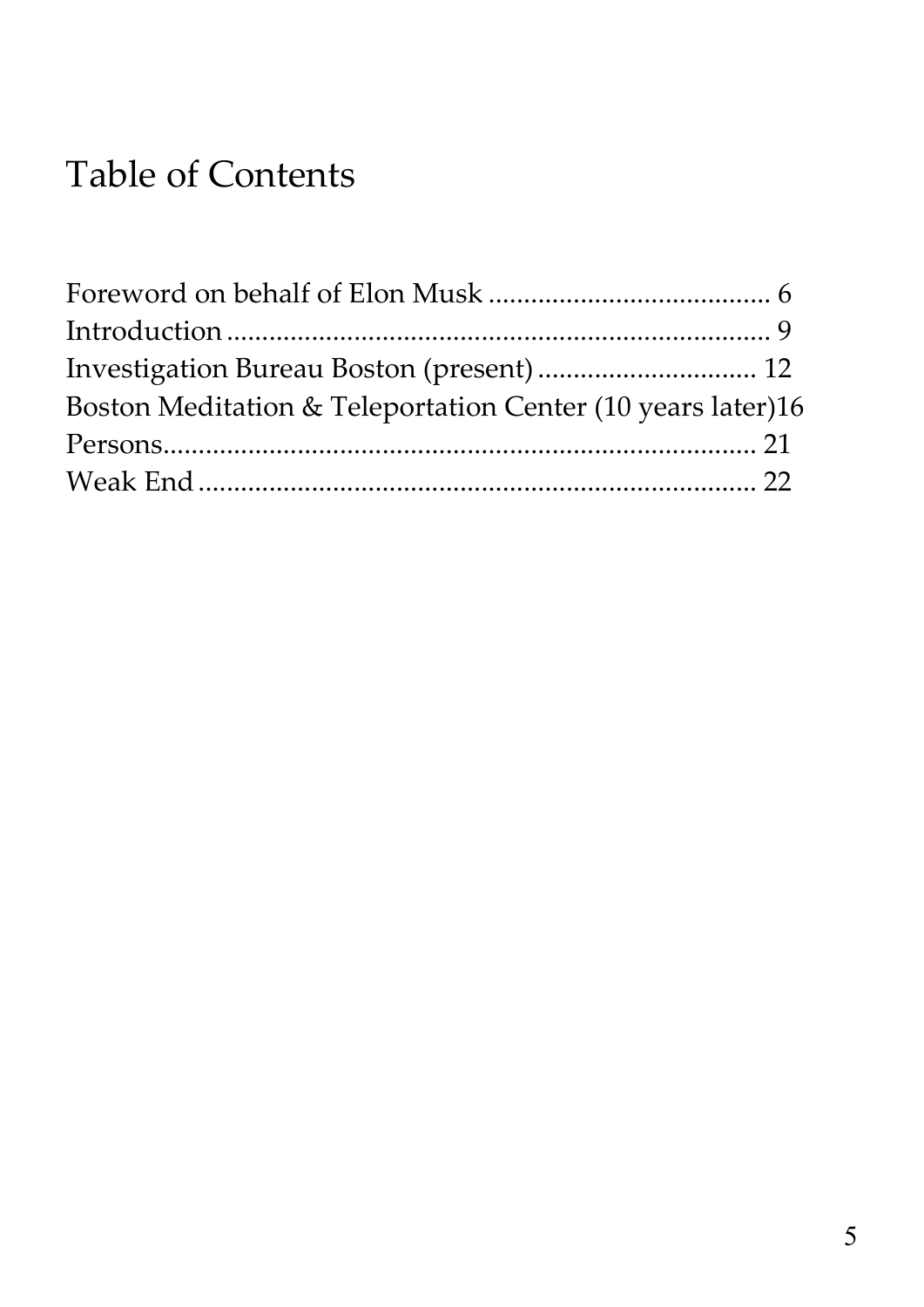## Foreword on behalf of Elon Musk

When I received an e-mail from *Elon Musk* asking me to draft a statement on a planned book by Gabor Pox, I first thought it was a joke. I often receive fake e-mails from famous personalities, whereby I realize too late - usually only after months of research - that all the work was for nothing, because neither the sender nor the content was correct. In this case, called 'Elon Musk', I was more careful, and through undercover investigations (Darknet, Interpol as well as organizations I am not allowed to name here) I found out that sender and content were correct. The mail in a nutshell looked like this:

"Dear John, I ask you again to answer a request for me. It is about a project of a book the German author, who sent me a science fiction draft (you will find it in the attachment). The author wants to know if he may continue writing the book, that is, that we allow it and do not block the publication later...", and so on.

Since my name is not John, I had the logical assumption that in this case the recipient was wrong. After a short consultation with the above mentioned organization also considering that the book author is waiting for an answer and that there seems to be communication chaos at the Space-X company, I hereby answer this request.

The book (working title 'Weak End') describes a future journey to the Mars with a spacecraft from the company Space-X. The preparation phase for the mission makes it quite clear that a large part of the Earth's population is positively opposed to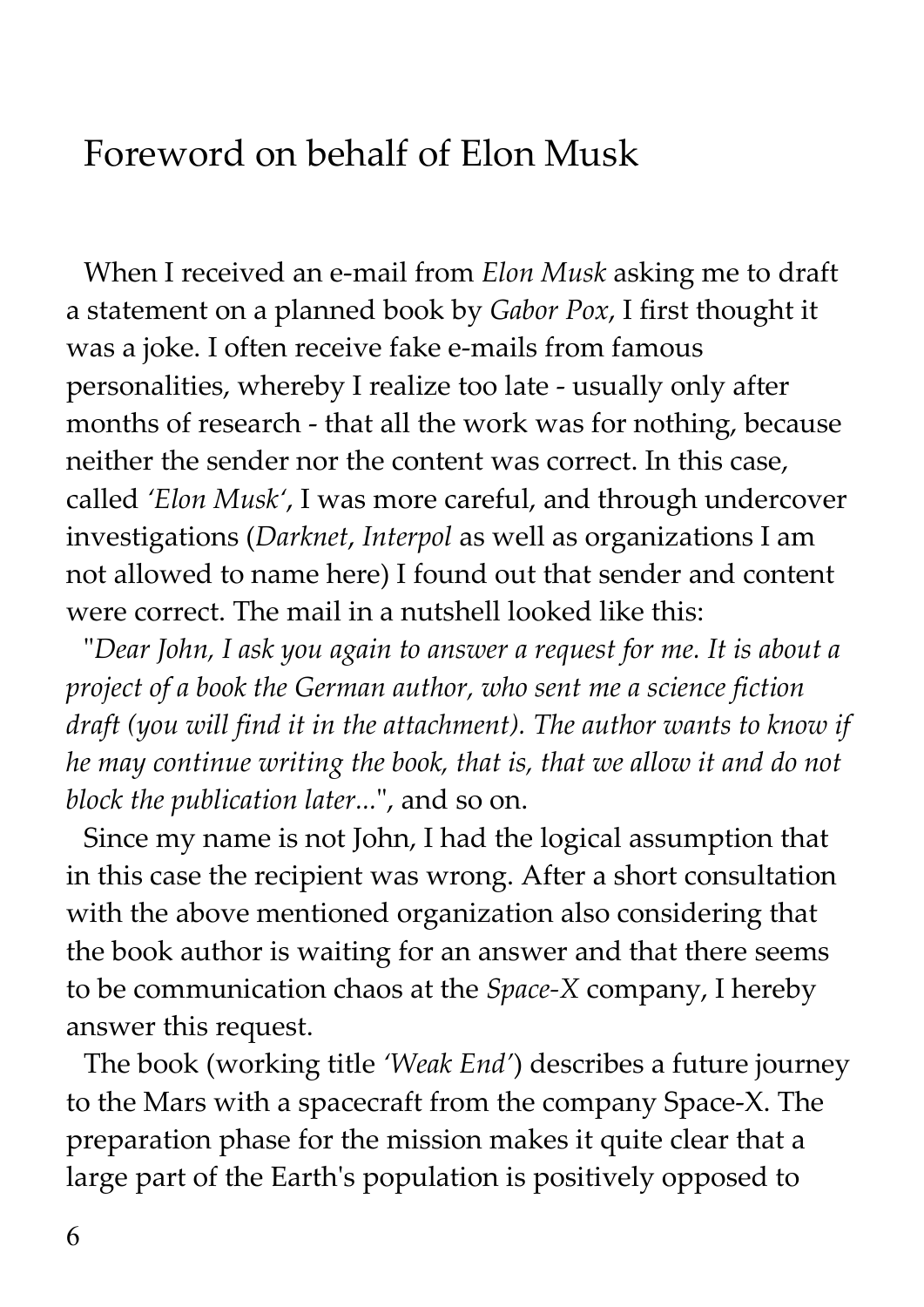such a journey and the subsequent possible population of other planets (slogan 'Occupy Mars') and ensures through conspicuous actions that a resettlement of mankind becomes a realistic, even necessary alternative. Such scenarios (of course all is pure fiction) are among others like the environmental destruction, climate change, warlike activities as well as an unprofessional control of pandemic situations. The reader even gets the impression that certain circles (like pharmaceutical industry, oil companies, armament industry) do not want to reduce such world crises, but generate them. The book also mentions proposals that are quite logical. The earthlings do not want to implement such solutions (just one example: the forest fires cause grant CO2 emissions, apart from the trees missing afterwards, whereas none would think of setting up a world fire department with military strength that would reach any corner of the earth within a day to extinguish the fire).

Now back to the journey to Mars, which concerns the second half of the book. The crew of the spacecraft, one hundred people who feel happy to finally leave the pandemic-ridden Earth, do not expect a deadly epidemic break through during the long journey on the spacecraft and only artificial intelligence to walk the ground from Mars.

After the evaluation of experts and I count myself among them, our conclusion is that the book (working title 'Weak End') must not be written any further. The reason behind this: an existing company like Space-X should not be burdened by a fictional story. But even if a fictional company would have been involved, a story with a pandemic and epidemic is no longer appropriate today. No one wants to read such stories.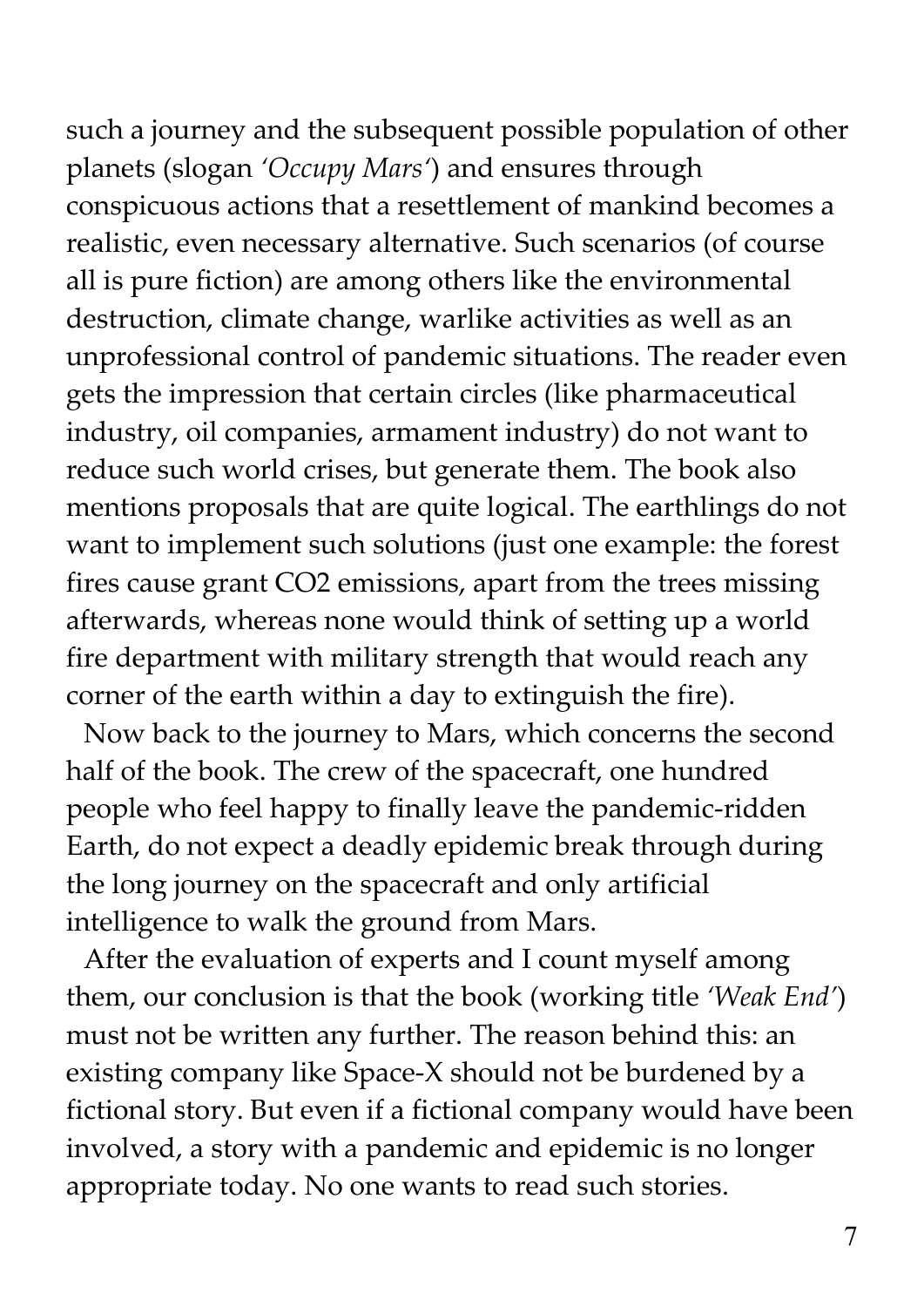Moreover, the pessimistic portrayal of the earth's population would not be an incentive to read the book.

I wish the author Gabor Pox a lot of success, but please hands off this book draft.

David Kowalski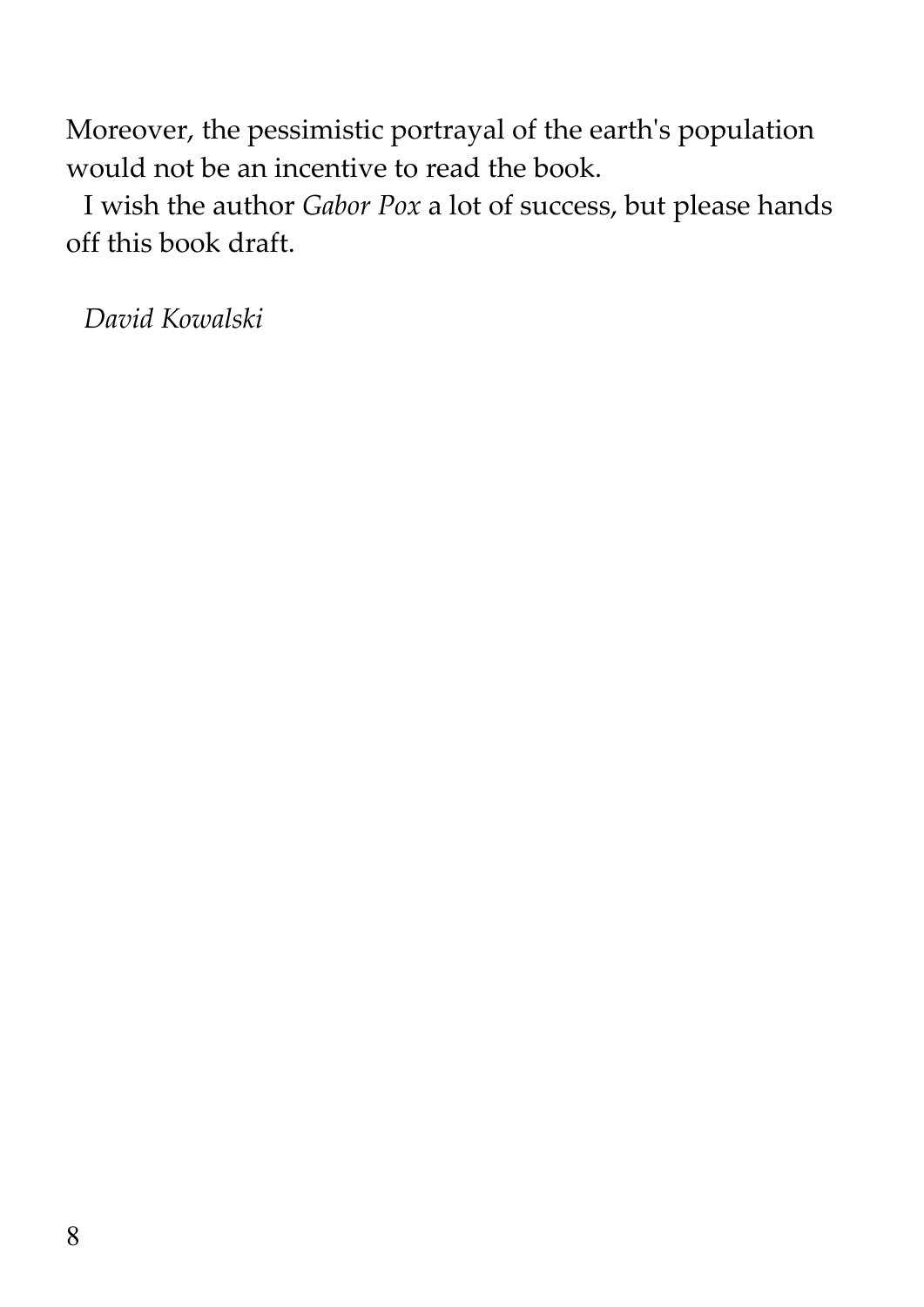#### Introduction

I reckon that if a chapter of a book (foreword and introduction also count as chapters) seems implausible or silly, the reader gets new hope and takes the following chapters seriously again. I was disappointed that my draft of the book was rejected - so I set up a completely new concept for this book.

I have already stolen some ideas for it. One is from the series PATRIOT, in which a family man with unmanageable connections to the U.S. intelligence services tries to stop the nuclear armament of Iran and sends his totally unsuitable sons into action. But this frame story is only a pretext to narrate a dreamlike chaotic entanglement in Milwaukee, Luxembourg and Paris, with ingenious time jumps.

Another idea comes from the book by Sandro Veronesi, titled XY, which I am currently reading. This is about a mass murder (or mass death?) of eleven people in a northern Italian mountain village, where the reader is told a subsequent story through two alternate perspectives. Only the original mystery remains totally unsolved. Since I documented my sources with this, I am spared footnote-hungry pursuits. Neat source references and a bona fide resume pave the way to the State Department...

But first I would like to tell you a few things about me. I am Gabor Pox, book author, since I can write German. Grown up in very simple, poor circumstances, at least in the first years of my life. Born in the slams of Rio de Janeiro (also called favela), in a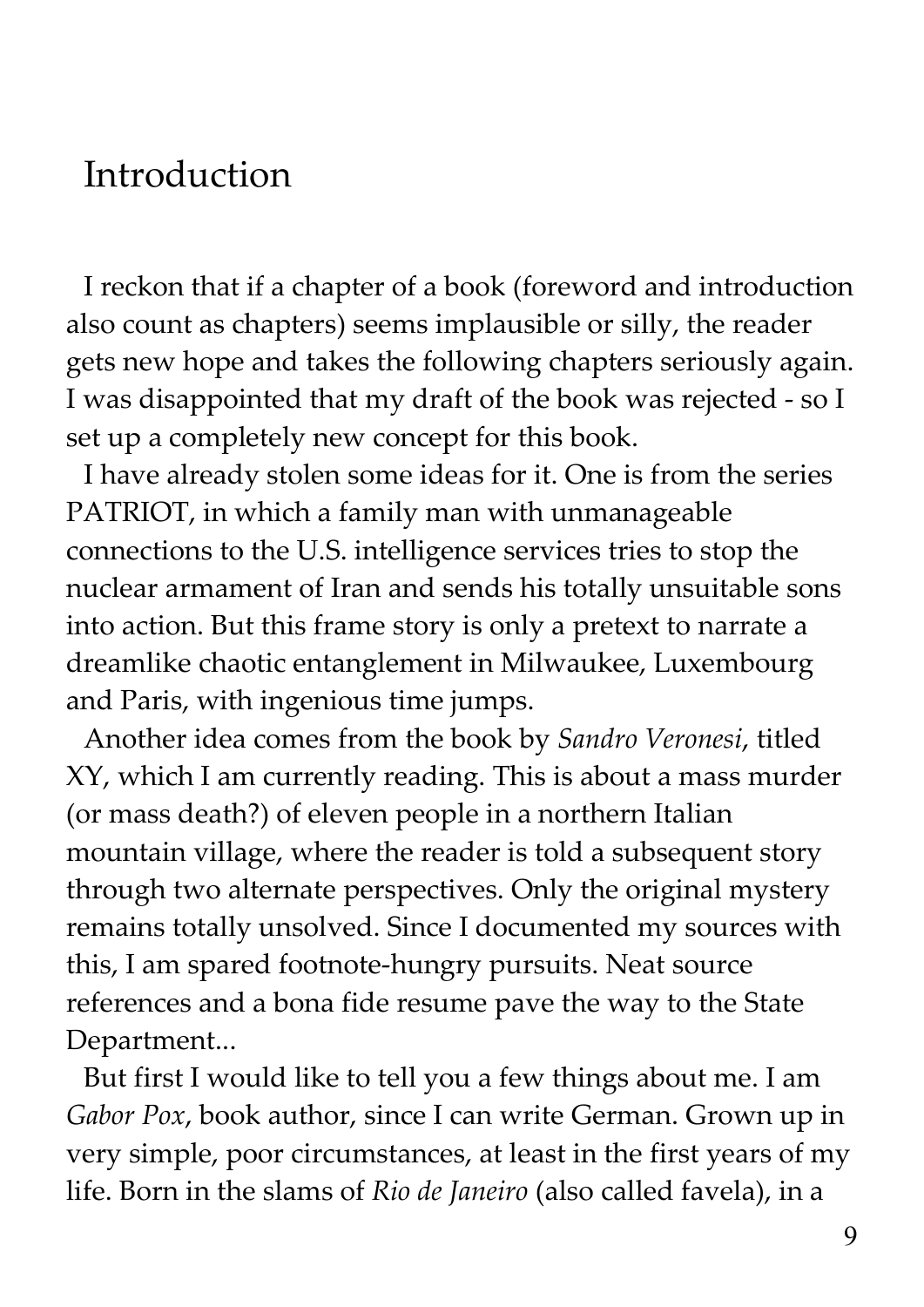family without social welfare and steady work. Mãe was able to give birth only by chance in a hospital due to lack of health insurance. When we left the Clinefron Tratamento Dialítico e Serviços Médicos, my life was determined by poverty and hunger. However, this sad phase stopped suddenly when a fatal mix-up was discovered.

My biological father, uncertain about being a father in principle, wanted a DNA analysis, which at that time in Brazil was only possible for the super-rich. The analysis showed that not even his wife (as it turned out later, my birth mother) had a DNA connection to the child who grew up in the palazzo. The traces led back to the hospital and we children were swapped back. So I was able to experience the following 15 years in an almost royal milieu. I was allowed to enjoy the best school education. For some inexplicable reason I was impressed by reports about the communist regimes operating worldwide. The latter let me to leave my parental home at the age of 18 and emigrate to Hungary. I learned Hungarian, one of the most complicated languages in the world, and at some point I found that I was not happy with the grammar, nor with the Kádár government. So I ended up in Germany, where I still live today. I am a co-founder of the popular electro-band called Robotechno also I deal with electricity and artificial intelligence on the side. Looking back, I must confess that making money as a book author was a suboptimal decision because I had lost my mother tongue several times.

But I have to live with it, and now back to this book. As occurs in the series PATRIOT, I know another, with McMillan comparable quite technically designed company, which even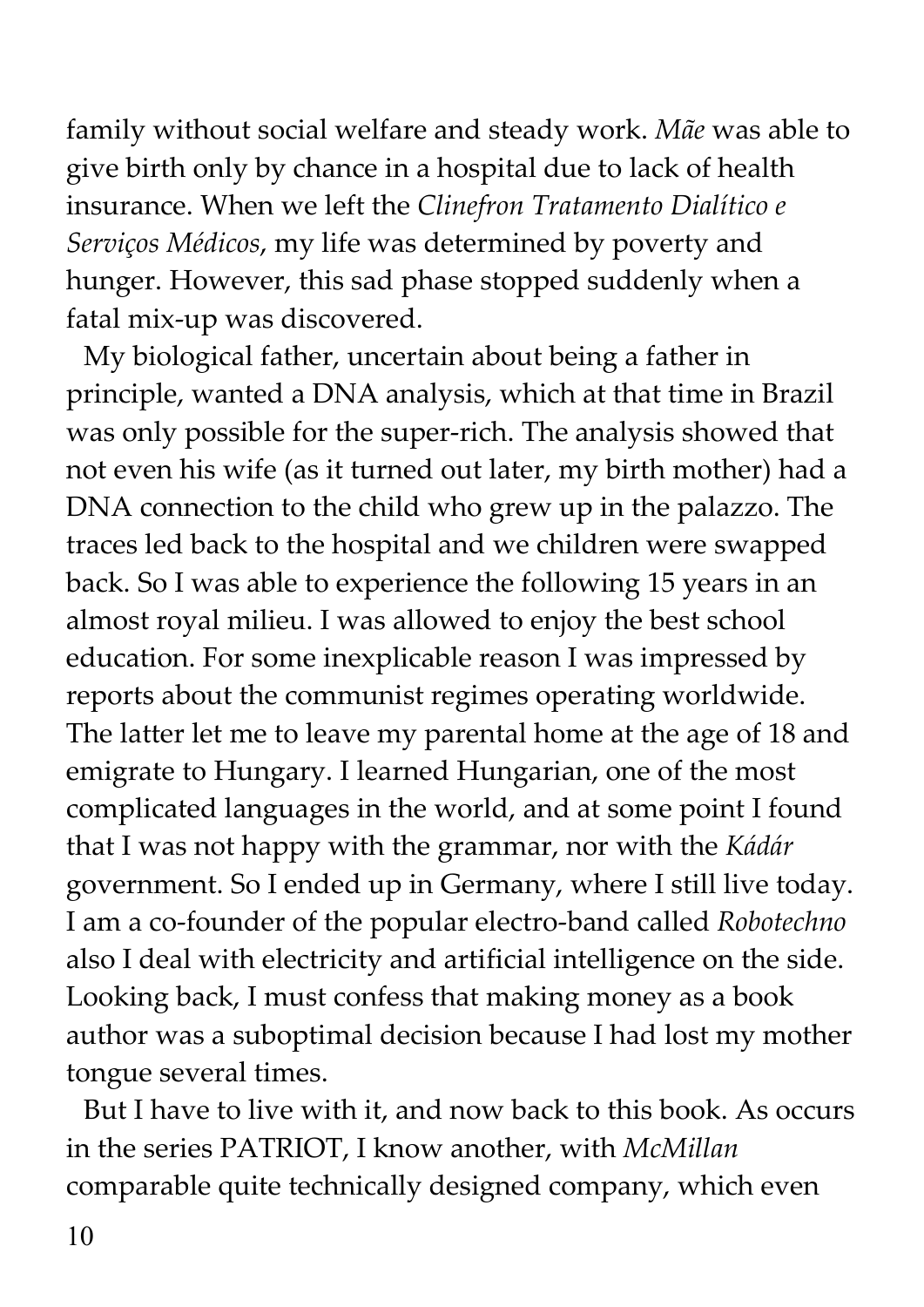planned a large project in Iran. However an American competitor got the project, which was already in the destroyed neighboring country (Iraq) at the rebuilding of the electricity network more than motivated in use. I was an engineer of the first company for decades and always intended to write a book about the adventurous situations of the technology corporation. To be clear here, it will be another book - this story is about something completely different.

Then what is this all about? I have lost the line, but I can promise it will be exciting. My wife often wished that I would finally write a crime novel. (Now she suddenly says she said thriller. Too late.) Will that wish now be granted?

Nomen est Omen. Weak End.

Gabor Pox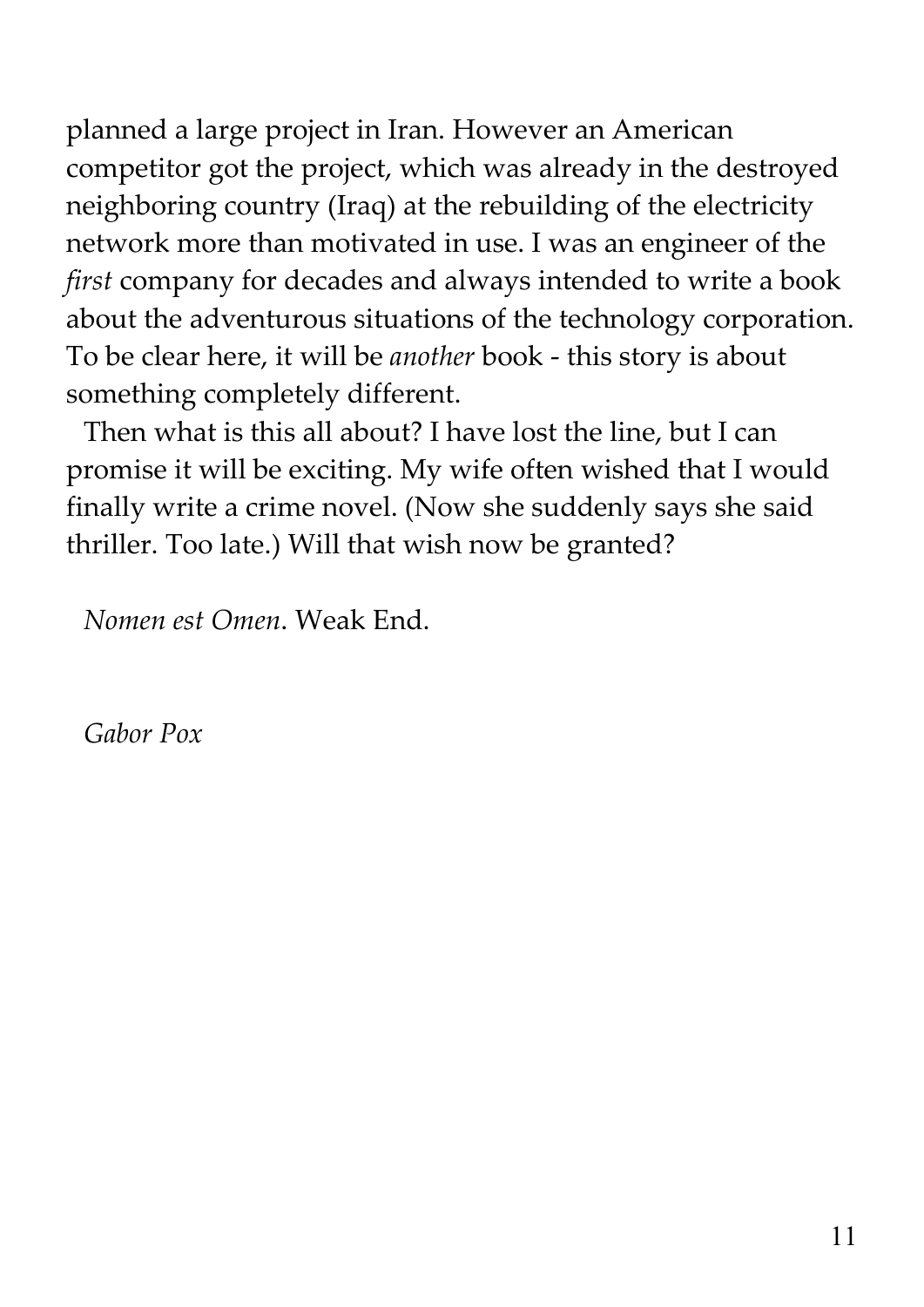## Investigation Bureau Boston (present)

"So you want me to fly to Los Angeles for the weekend?" Inspector Pox was sitting in his office in the Boston Police Department, holding his cell phone in his left hand. Photos were everywhere, on the desk, scattered on the floor, the dark brown leather couch was also abundantly covered with black and white pictures. With his right hand gripped a large magnifying glass and as he spoke, he looked at the small details on a photo showing the penultimate murder victim from the socalled Long Knife Jack.

"You misunderstand me," said the voice, which called itself David Kowalski, a supposedly well-known Hollywood director, but whom Inspector Pox had never heard of before. "'Weak End' is the name of our new crime series, coming soon to the XBC Channel. 'Weak' as 'fragile' or 'powerless'. You can visit us sometime next week to discuss the details," the director said. The two agreed on Tuesday and Inspector Pox immediately returned to his photo collection.

He was in the process of prioritizing the images by importance. On the computer screen he wouldn't have the overview he had with the photos printed out and laid side by side. Capturing the priorities was pretty simple. He had an app in his smartphone that recognized the images through the camera, numbered them in order of scanning in the database, and also allowed him to capture voice notes for each image.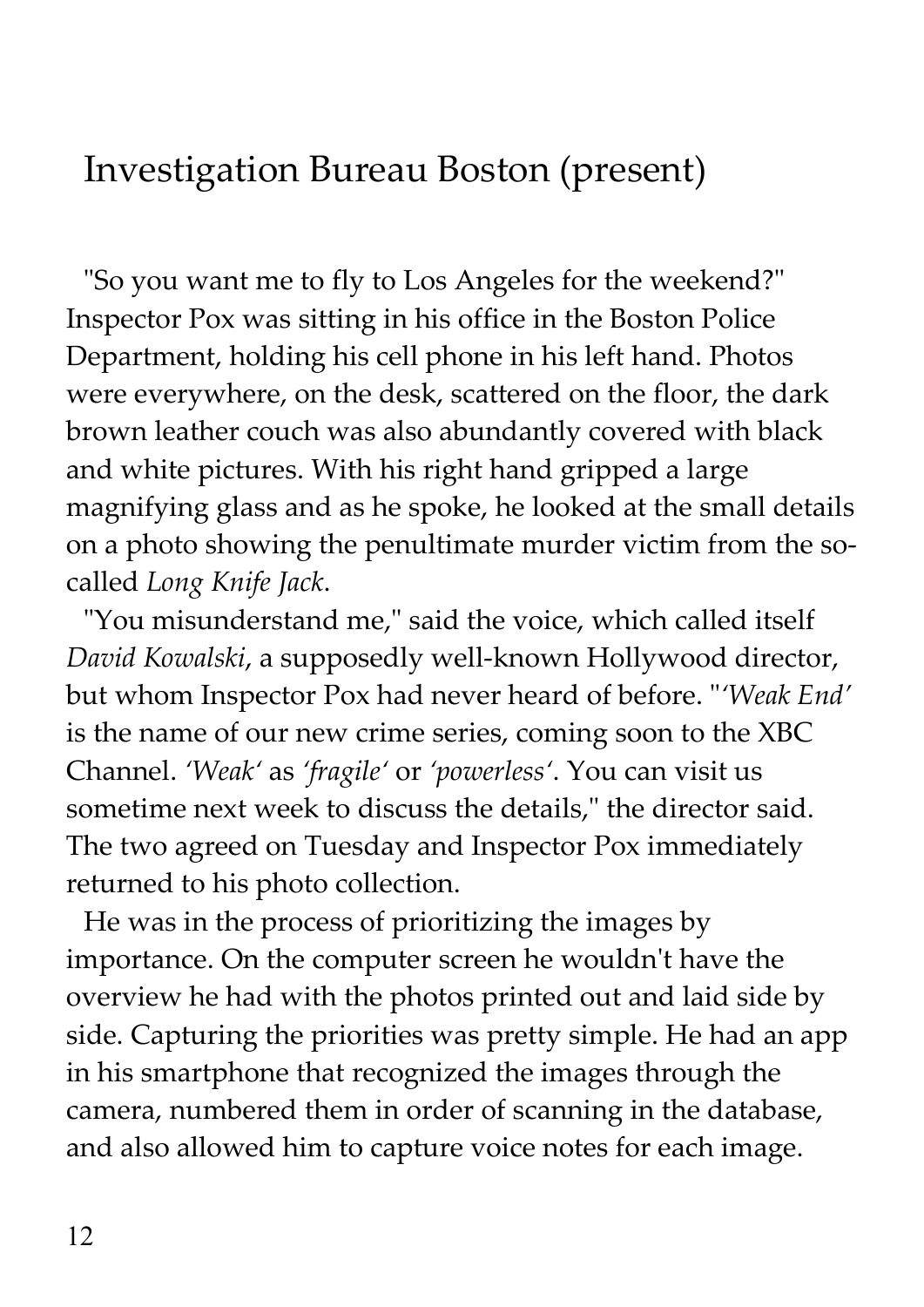"Case Long Knife Jack, LKJ for short, victim number seven. Next to the body on the ground is a photo placed intentionally or unintentionally, with the famous 'Hollywood' lettering, photographed from a garden, which could be located by the trees and stone wall," Inspector Pox left a voice note. He suddenly understood the significance of the new situation. Just now the director said that the script writer actually plans himself, Inspector Pox as the investigator in the series. A year ago Pox agreed for the use of his person for a series, but did not believe that anything would come of it.

But now he has to talk to his boss, he thought. "A roll call in a crime series could pose a risk to our investigative division. The Boston Police Department doesn't need publicity!" - the boss is sure to say. Bullshit.

Suddenly the cell phone was ringing again. Inspector Pox realized from the 'Kill Bill' ringtone immediately that it was his wife, Casey, calling. He looked at the only framed picture on his desk, showing his beautiful wife. He conveniently blanked out all other pictures completely.

"What is there to report, Inspector?" asked Casey, as usual.

"Darling, I have to go to Hollywood to consult on a crime series. Hold on, it's this series about me. It's unexpected - but only because I didn't believe in it until now. However, I can't say no."

"Why can't you?"

"You know my ambition. Besides - you always wanted to go to Hollywood..." said Pox, navigating his magnifying glass to the photo of his wife. The inspector tried to picture his wife's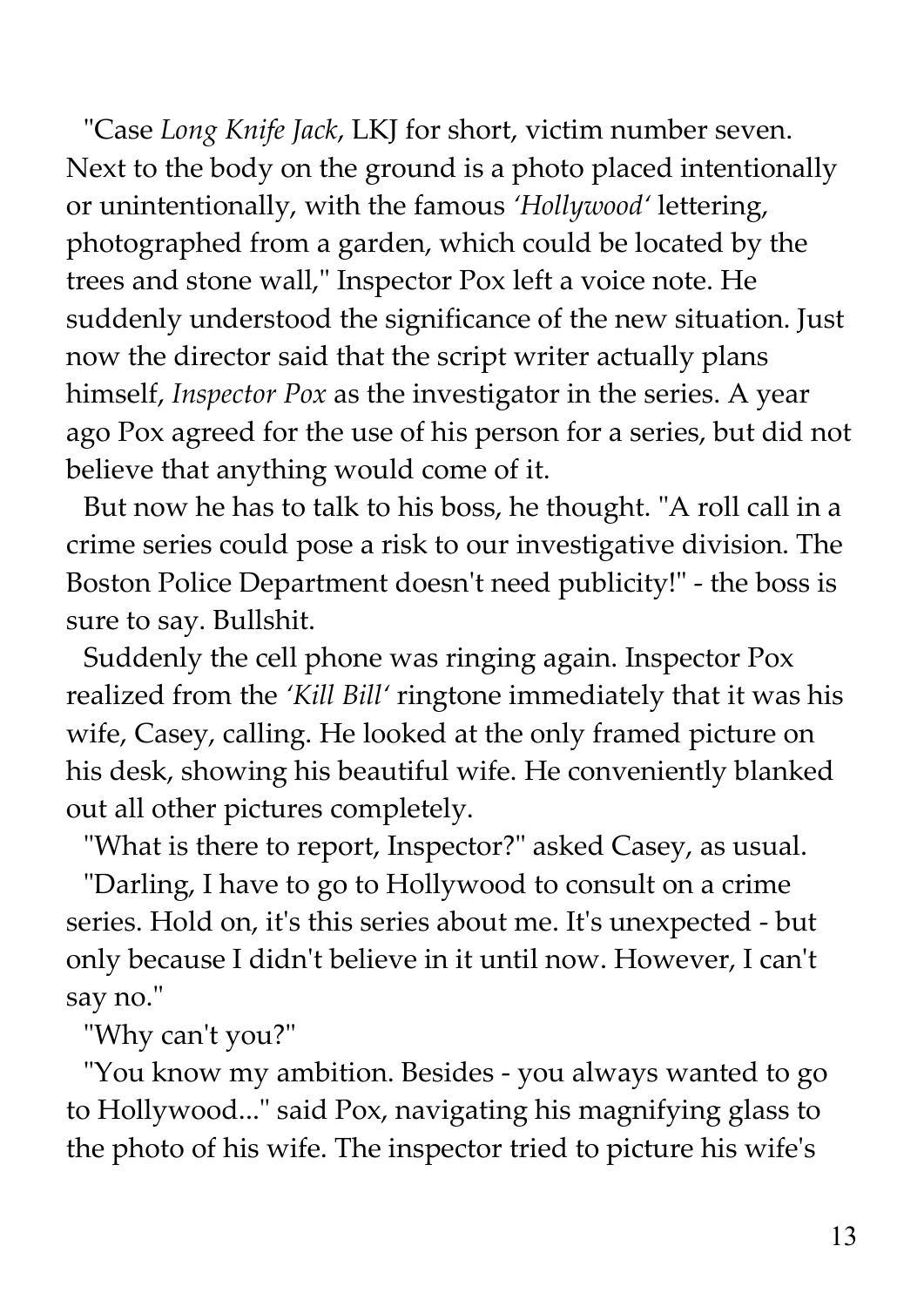face instantly and matched that imaginary image with the photo. There were discrepancies.

After Inspector Pox finished capturing them, he carefully packed the frameless photos. Then he went to the neighboring office where Gary Chapman, his chief of police, was sitting. Pox was sophisticated enough how to serve such news cleverly.

"Gary, I've sorted through the photos. In the case of Long Knife Jack I now have the assumption that the picture with the Hollywood lettering is hiding an important message. We need to identify where the picture was taken," Pox said. Chapman nodded, simultaneously trying to eat his Chinese fast-food rice dish with chopsticks without dropping a single grain of rice. "I know 'Google Street View' but not 'Google Garden View'," Chapman said. "You'd best fly to L.A. to set up the tracking with the guys there."

Pox then recounted the call from the director and about the series. Chapman was satisfied that with one trip two tasks can be done at once. When he understood that Pox is most likely to spend a long time in Hollywood, he hiccupped badly. Dozens of grains of rice fell down.

"Sherlock, let's make a deal," Chapman said. "You don't even have five years until retirement. I certainly don't want to hinder the development of your second career as a consultant and star inspector. But you have to assure me that you'll stay on as lead investigator until the Long Knife Jack case is solved."

Pox confirmed the deal. In doing so, he wasn't at all sure that the agreement with the director would lead to an actual Hollywood assignment. As he left Chapman's room, he now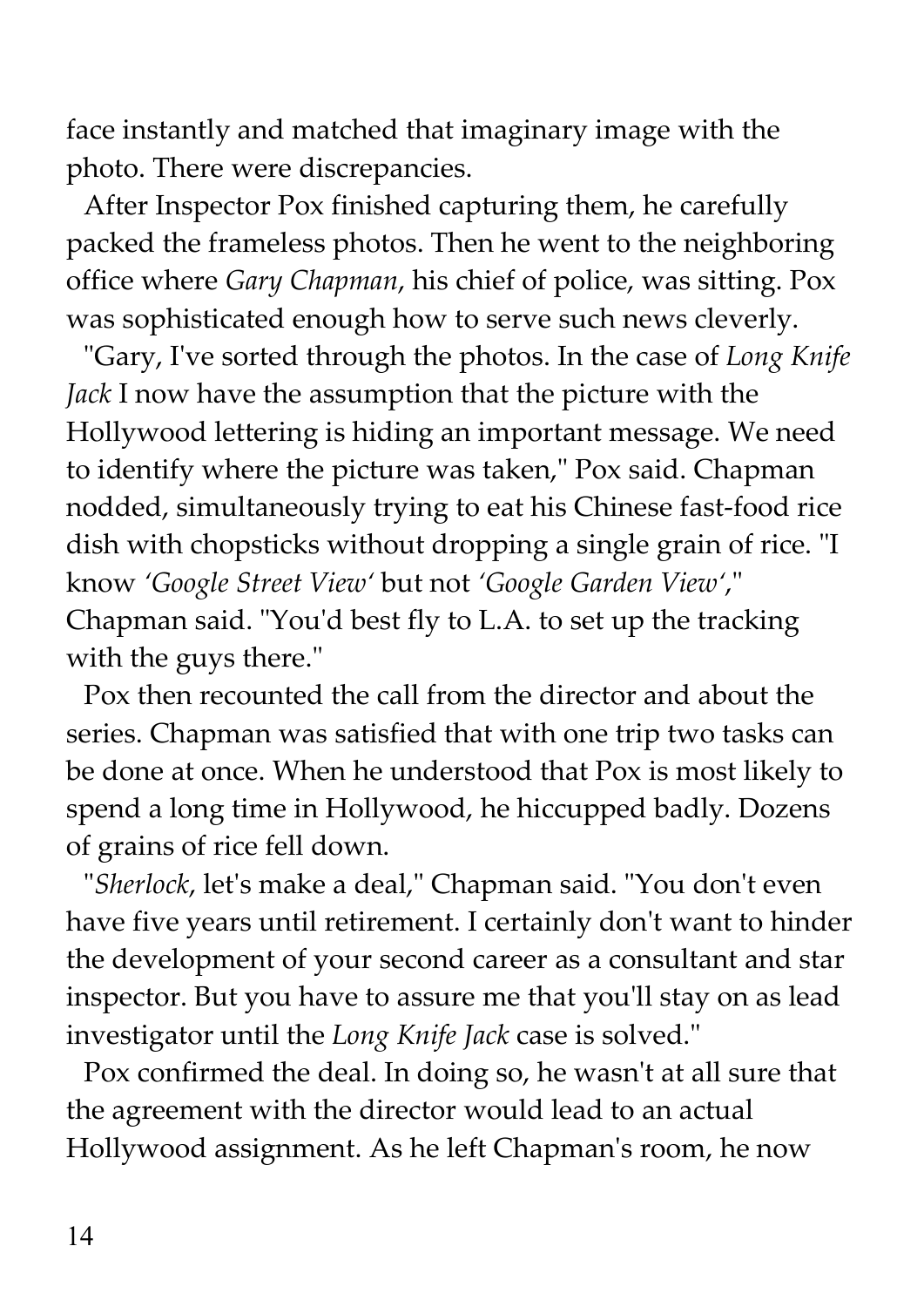realized that he still has the magnifying glass firmly in his hand.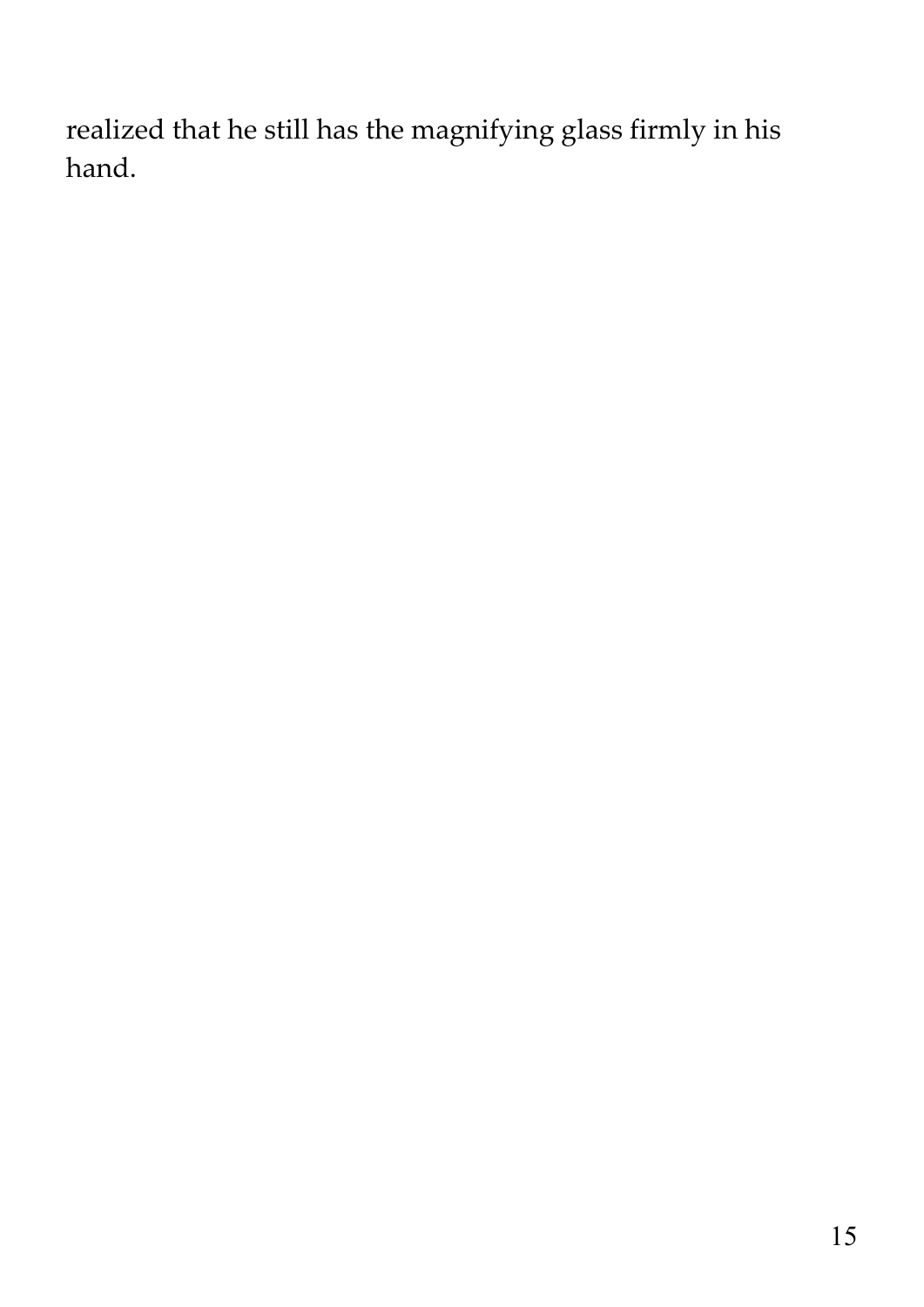Boston Meditation & Teleportation Center (10 years later)

BOSTON GLOBE ONLINE (BGO): Inspector Pox, thank you for taking the time for this interview. May I address you as "Sherlock Pox" as you were often quoted in the newspapers in the earlier years?

INSPEKTOR POX (IP): This exciting period has long since passed. However, you can call me what you want now. By the way, I bought the time for the interview very cheaply on iBay. (He laughs)

BGO: Here in Boston you were at the height of your career as an investigator with the Police Department, about ten years ago. You solved extraordinary criminal cases, like that of the paranoid serial killer Long Knife Jack who terrified the entire city for months. How do you think back on that time today?

IP: Those were the days when complex criminal cases were still real puzzles. Back then, people still used their own memory as an individual - which meant that any combination in the mind was limited to a certain extent. Today, we interconnect our brains and if someone formulates a task precisely enough, it doesn't take long for the answer to pop up somewhere. We already accepted the side effect of no longer recognizing and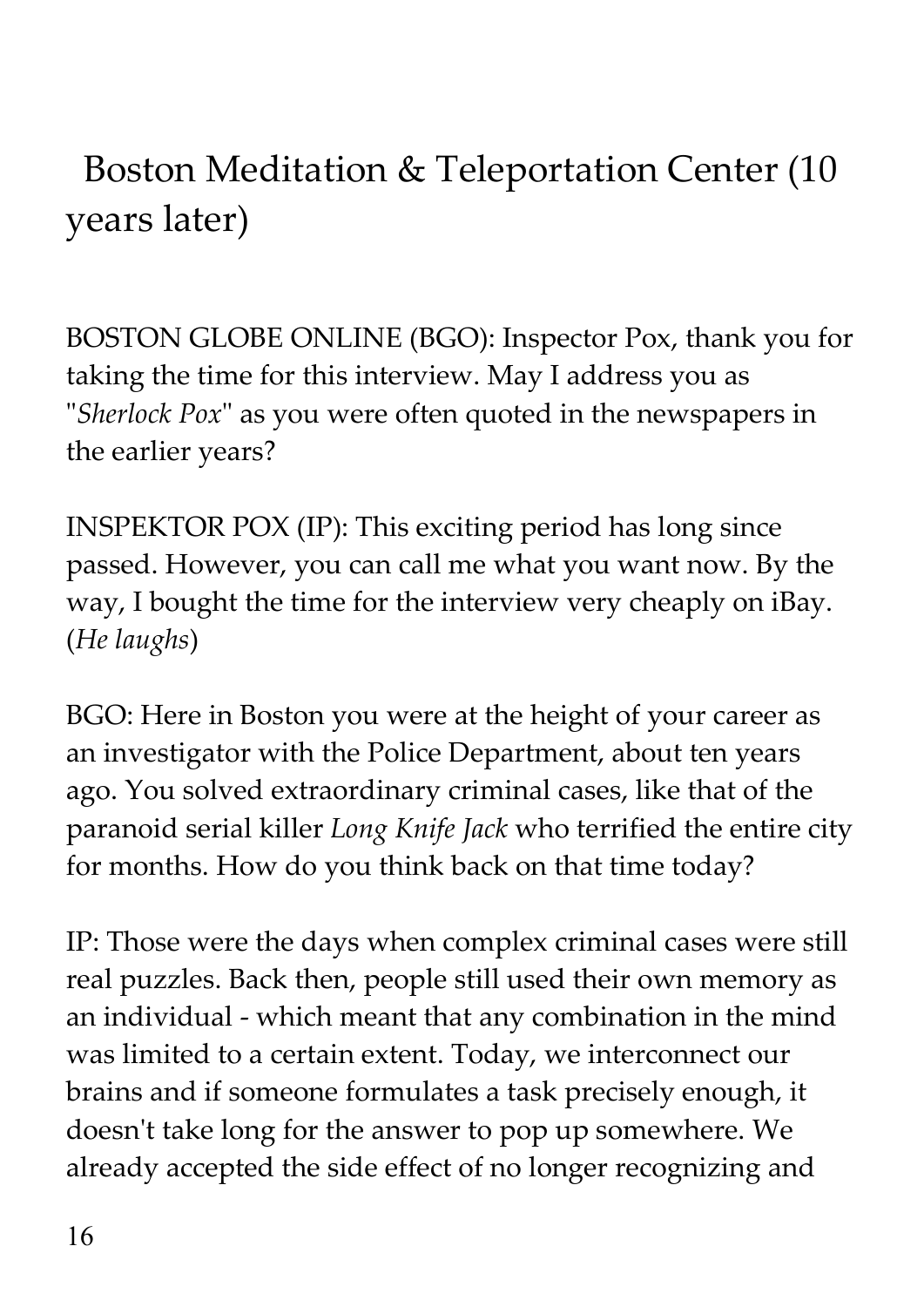rewarding any individual as a problem solver as a new level of democracy. I was lucky at the time because I was in the role of having to think - and it actually worked! I don't remember why...

BGO: You were able to combine and also handle the huge amounts of data that not only most people but also supercomputers were overwhelmed with at the time. When we look back, the whole furor caused by Professor Snowman, which plunged the NSA into a deep crisis, was a protest against mass data storage. The criminals just laughed at the time because they calculated that way, "The more data in total, the less proportionately about me." Now you are on the board of the World Data Bank. How do the criminals think today?

IP: Good question. At first, we have significantly fewer criminals and criminal cases today; second, the clearance rates are amazingly high. Most planned murder cases have turned into Internet-based attempted murders. Typical examples are the manipulation of online orders, such as a pizza delivery, which is contaminated with poison or radioactive radiation often in such small portions that it only has a lethal effect six months later. In the process, neither control nor tracking is possible. However, our databases quickly spit out those who would have a motive for doing so. Criminals are panic-stricken at the prospect of being implicated in an investigation.

BGO: We would now like to look specifically at your most famous case, the exciting 'Weak End' crime series, which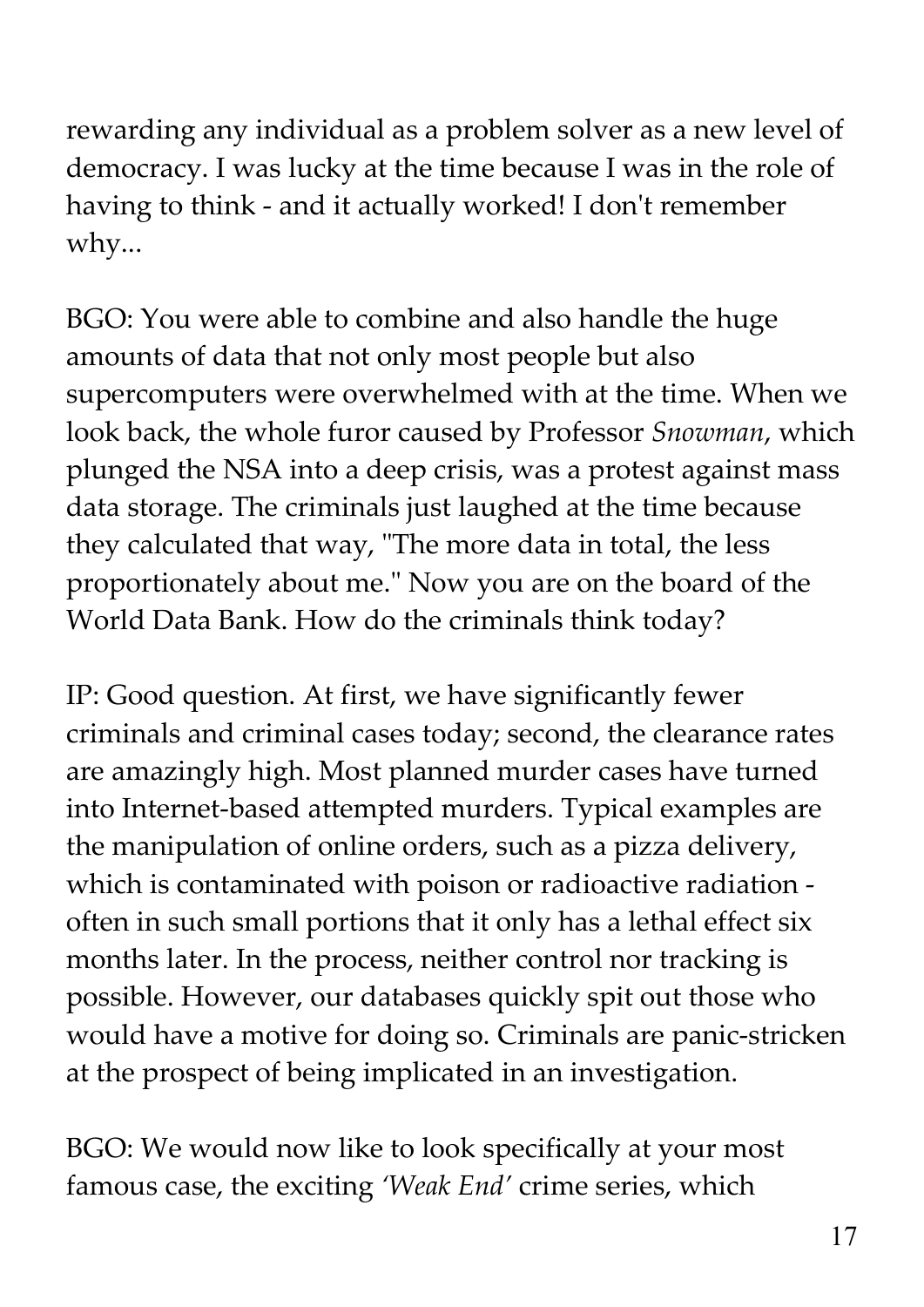mutated into a real murder series during filming. Not only did you lead the investigation at the time, but also you were involved from the beginning through your participation as a consultant to the series. You wrote an interesting book about it, which is now being released on Greenray as a multimedia. Do you think the new edition can top the success of the book?

IP: I don't know. In any case, with a simple book you would hardly have a chance today. At the time I was given a year off as a reward after solving the 'Weak End' serial murder I was able to put to good use writing the book. I even went back to Cape Town with my wife Casey to enjoy the original setting while writing. Casey helped me a lot with the writing, just as she did with the investigation at the time - except for the fact that she suspected me at the beginning. (He laughs)

BGO: Were there any other incidents after the conclusion of the investigation then?

IP: Not here in Boston. However, some lawyers from Hollywood attacked me because the producers of the 'Weak End' series profited less after the sad conclusion than I did with the book or even the CNN with the last "emergency episode" of the season. A little later in Cape Town I received a death threat myself which we then solved together with the village policeman Vusimuzi, who at the time was involved in solving the series "beastly well". He told me that Weaky, the chimpanzee with the highest IQ ever documented in the Weakypedia, had made a great career at CNN.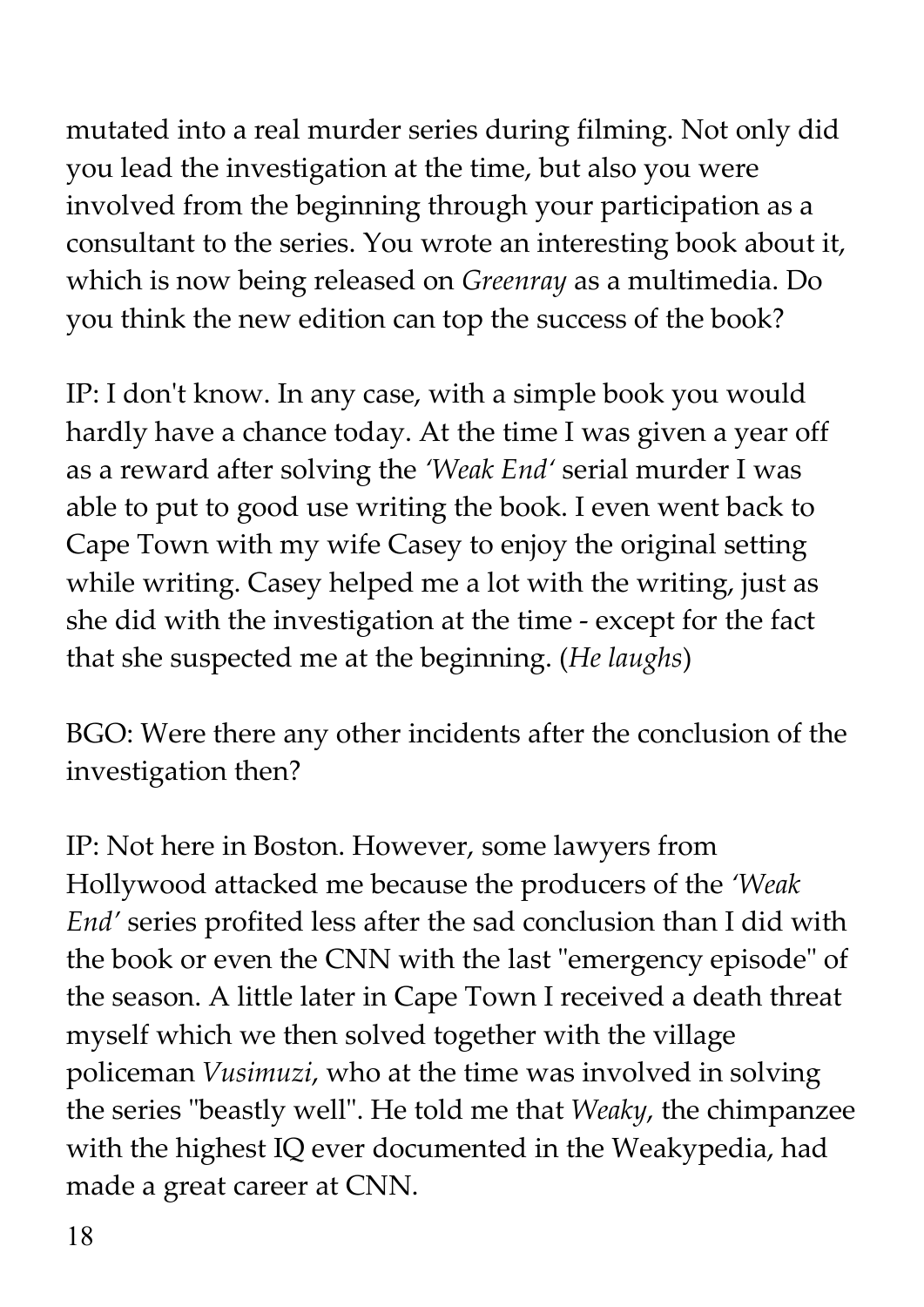BGO: Inspector Pox, you were already very exemplary back then when it came to state-of-the-art technology and environmental engineering. Can you still keep up with the rapid pace of development?

IP: Of course, otherwise I wouldn't be here now. I was one of the first, when the smartphones became more and more insecure, who immediately switched to Smartmodule. However, I didn't want to have my Smartmodule inserted as an implant, because then I would have to eat more than just vegetarian food for the power supply and antenna. Now I wear the thing as a bracelet, as you see. That way I can use the solar energy. My Smartmodule organized this meeting, led me here, and now it is just scratching me that I'm talking too much again. (He laughs)

BGO: I hope you are not afraid that criminal guys will steal the bracelet and just catch your identity. My next question is: what is Sherlock Pox currently working on?

IP: How do you know I'm not the aforementioned criminal with the stolen bracelet? (He laughs and reads a new message on the bracelet) Currently I'm working on a new crime novel called "Suicide to Order". That also fits in well with the topic of cybercrime. My smart module just reported that you are the son of a former cast member of the 'Weak End' series who was unfortunately on the casualty list. Is that true?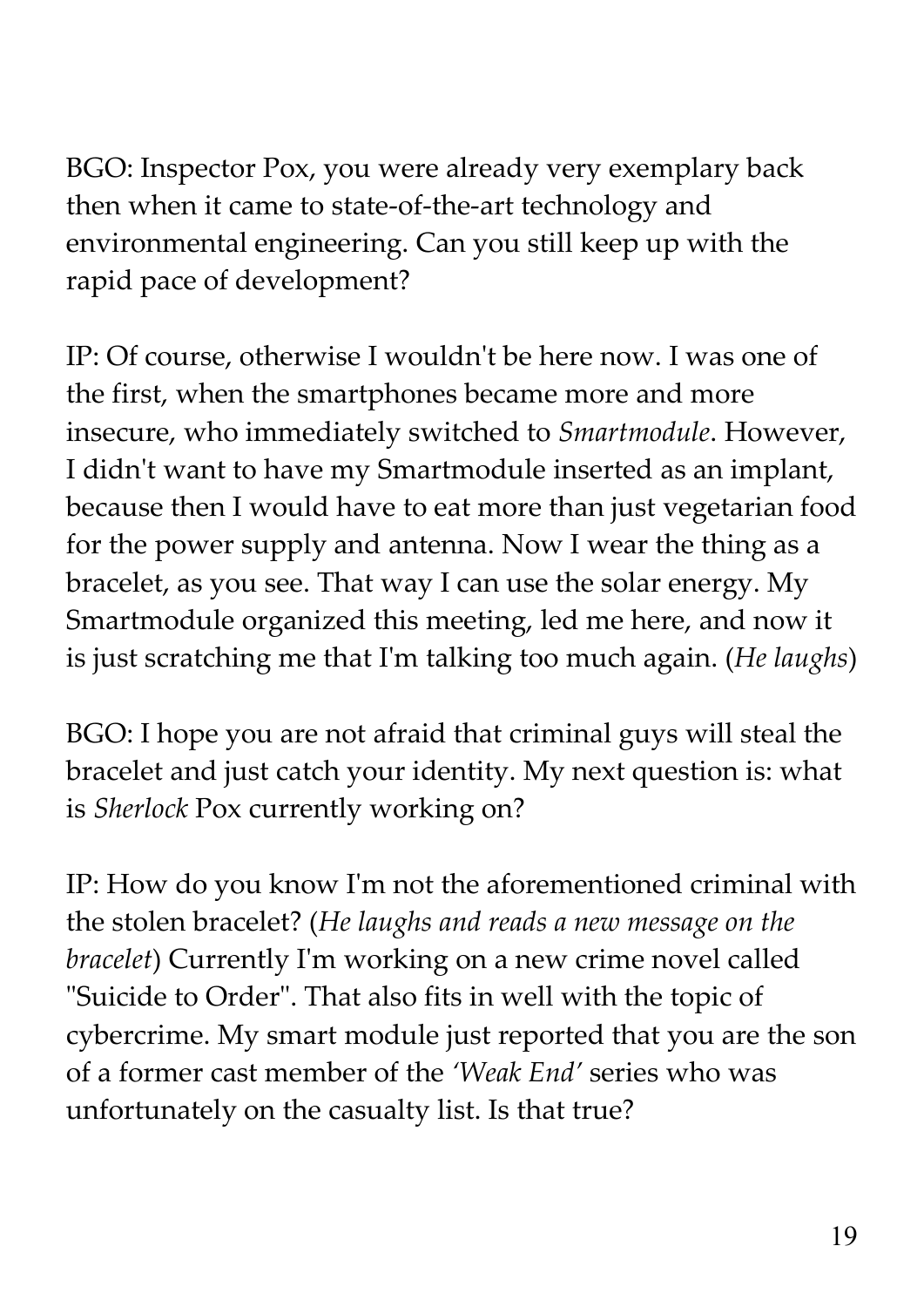BGO: Dear readers and listeners, before this question is answered, please enjoy the original book 'Weak End' by Inspector Pox!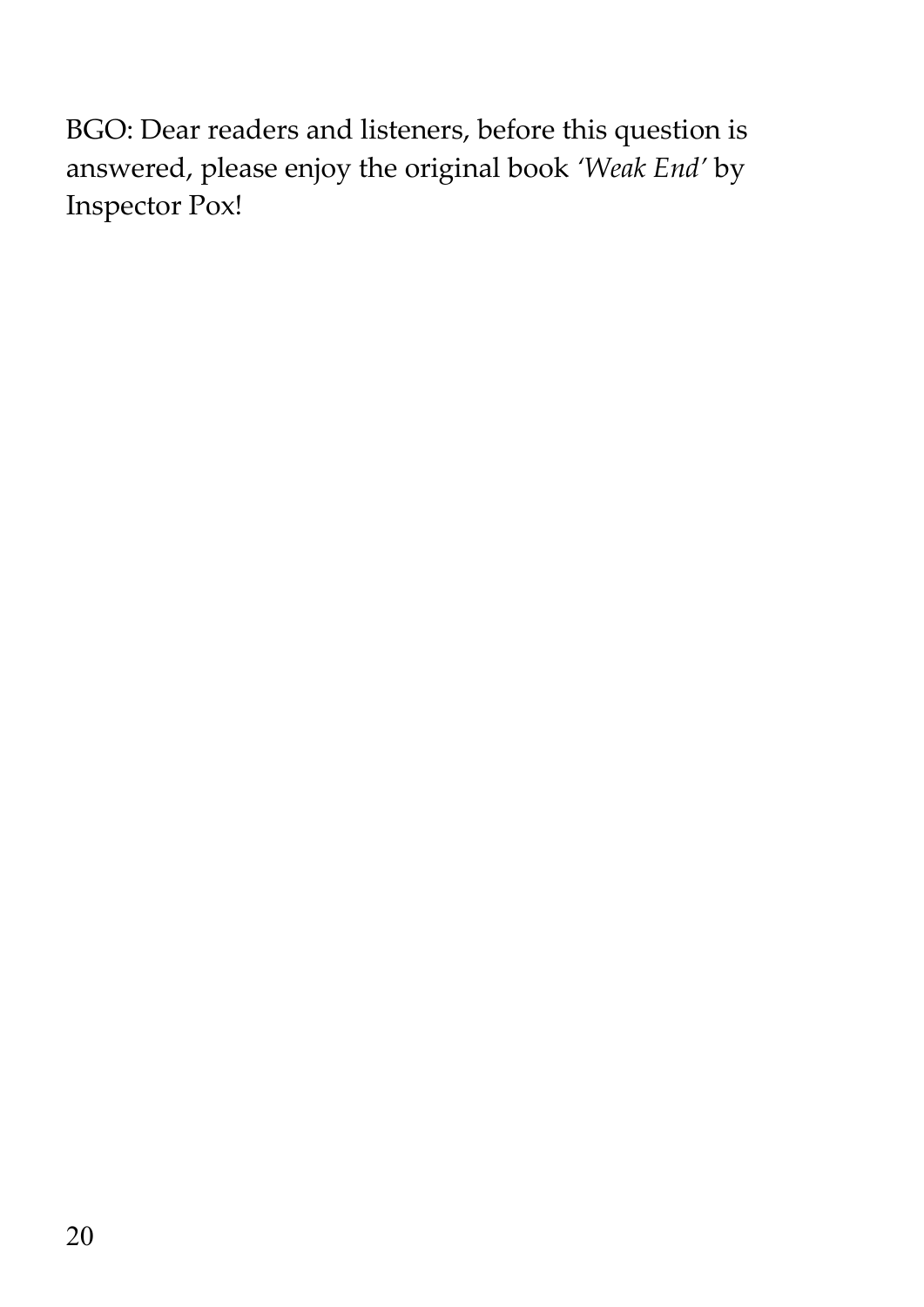### Persons

Investigation Staff: Inspector "Sherlock" Pox - The ingenious investigator Casey Pox - Inspector's wife Gary Chapmann - Inspector Pox police chief Ravi Bhangare - Policeman in L.A.

Staff Hollywood: Patrick Morrison - Actor, Inspector Pox in the series Jim Howard - Actor, Patrick's best friend David Kowalski- Director of the series "Weak End Cynthia Easton - David's assistant Peter Easton - Father of Cynthia Leslie Kovacs - First cameraman Eagleeye Zwo - Second cameraman Harry Caine - Screenwriter Elon Finch - Actor Mike Douglas - Actor John Lakeman - Actor with false name Bill Holliday - Stuntman

Staff Cape Town: Vusimuzi - Monkey trainer and policeman Simon Down - Friend of Vusimuzi Katlego - Animal Trader Weaky – Chimpanzee